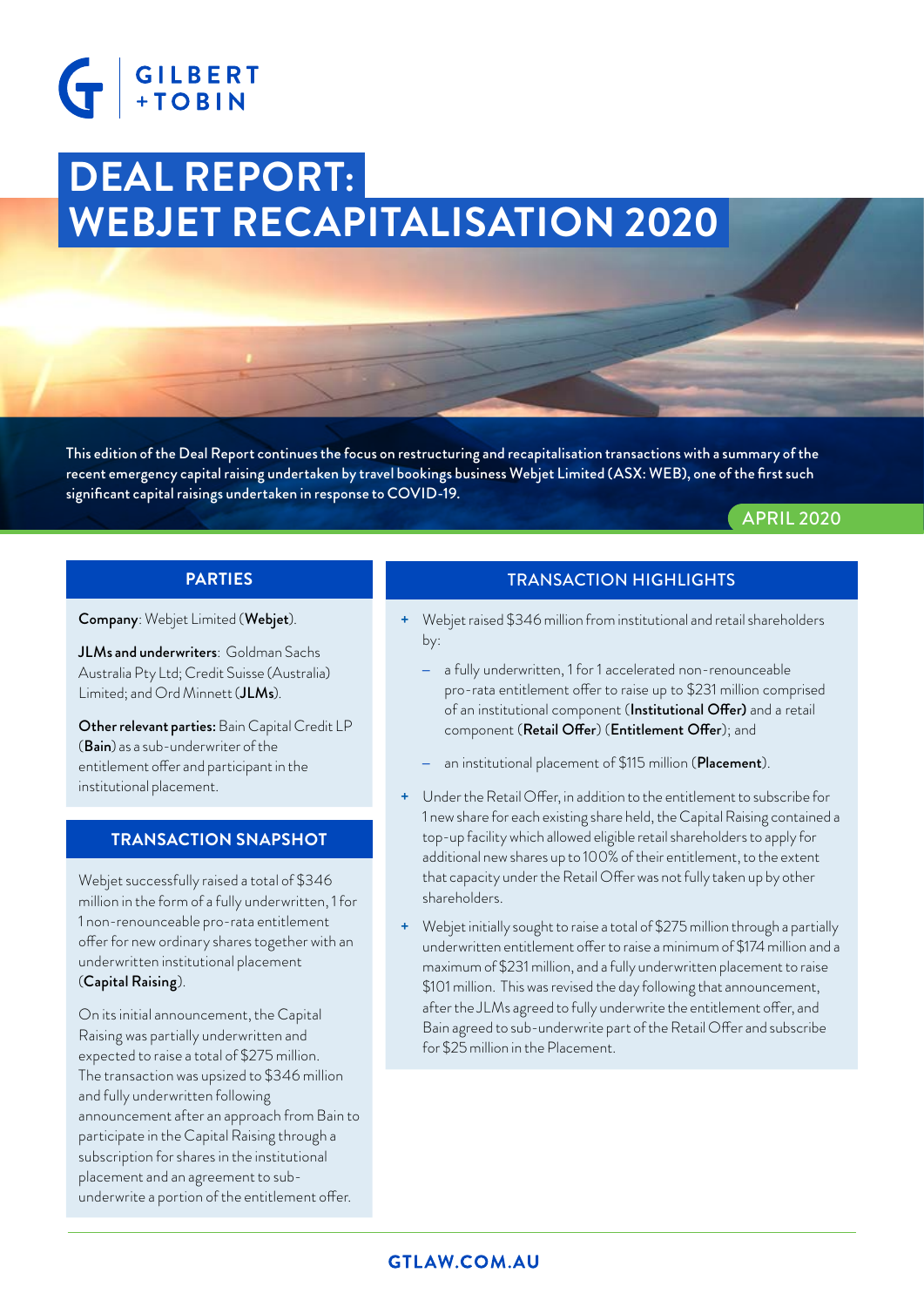#### PARTICIPATION BY BAIN

Following the initial announcement of the Capital Raising, Bain agreed to a participation with an ultimate commitment of \$90 million through a subscription for shares in the Placement and a potential commitment of up to an additional \$65 million through a partial sub-underwriting of the Retail Offer. Bain's participation was as follows:

- **+** Bain agreed to subscribe for \$25 million worth of shares in the Placement (equating to 4% of Webjet shares outstanding post the completion of the Capital Raising);
- **+** Bain entered into a sub-underwriting agreement with the JLMs whereby it had agreed to sub-underwrite up to 12 million new shares under the Retail Offer; and
- **+** subject to obtaining FIRB approval, Bain agreed to sub-underwrite up to an additional 26 million shares under the Retail Offer.

To the extent that there was a shortfall under the Retail Offer and Bain's FIRB condition had not yet been satisfied, Bain agreed to acquire economic exposure to the number of shortfall shares that Bain was not able to acquire due to the foreign investment restrictions by entering into a total return swap with an affiliate of Goldman Sachs Australia Pty Ltd.



#### USE OF ASX TEMPORARY EXTENSIONS

As a result of the COVID-19 pandemic, ASX recognised the need for listed entities to urgently raise capital and implemented a number of temporary measures to assist, including, on 31 March 2020, granting the Class Waiver Decision – Temporary Extra Placement Capacity, which increased placement capacity under Listing Rule 7.1 to 25% from 15% without requiring shareholder approval.

This allowed Webjet to extend the aggregate amount of the Placement to above 15% without the need to seek shareholder approval for the Capital Raising.



#### PRICING

The price for the Entitlement Offer and Placement was \$1.70 per share which represented a 31.7% discount to the theoretical ex-rights price of \$2.49.

### SHAREHOLDER SUPPORT

As noted above, shareholder approval for the transaction was not required as the various limbs of the Capital Raising fell within the recently extended ASX capacity thresholds. The transaction was well supported by shareholders with:

- **+** the Placement upsized to \$115 million;
- **+** participation of 90% in the Institutional Offer; and
- participation of approximately 72.7% in the Retail Offer with the shortfall being met by those retail investors who applied for additional shares in excess of their entitlement – meaning that no shortfall shares under the Retail Offer were issued to underwriters or sub-underwriters.



# USE OF PROCEEDS

The proceeds from the Capital Raising were retained to strengthen Webjet's balance sheet in light of the continued impact of COVID-19 and associated travel restrictions and will be applied to cover operating costs and capital expenditure throughout 2020.



# BANKING FACILITIES

In addition to the Capital Raising, Webjet obtained covenant relief under its banking facilities, subject to the addition of a new covenant. The relief and that additional covenant comprise:

- **+** a waiver of the leverage covenant for the 30 June 2020 and 31 December 2020 test dates;
- **+** the amendment of the leverage covenant for the 30 June 2021 test date to be determined on the basis of annualised EBITDA for the 4-month period ending 30 June 2021; and
- **+** the introduction of a liquidity covenant requiring minimum liquidity of \$100 million at all times.